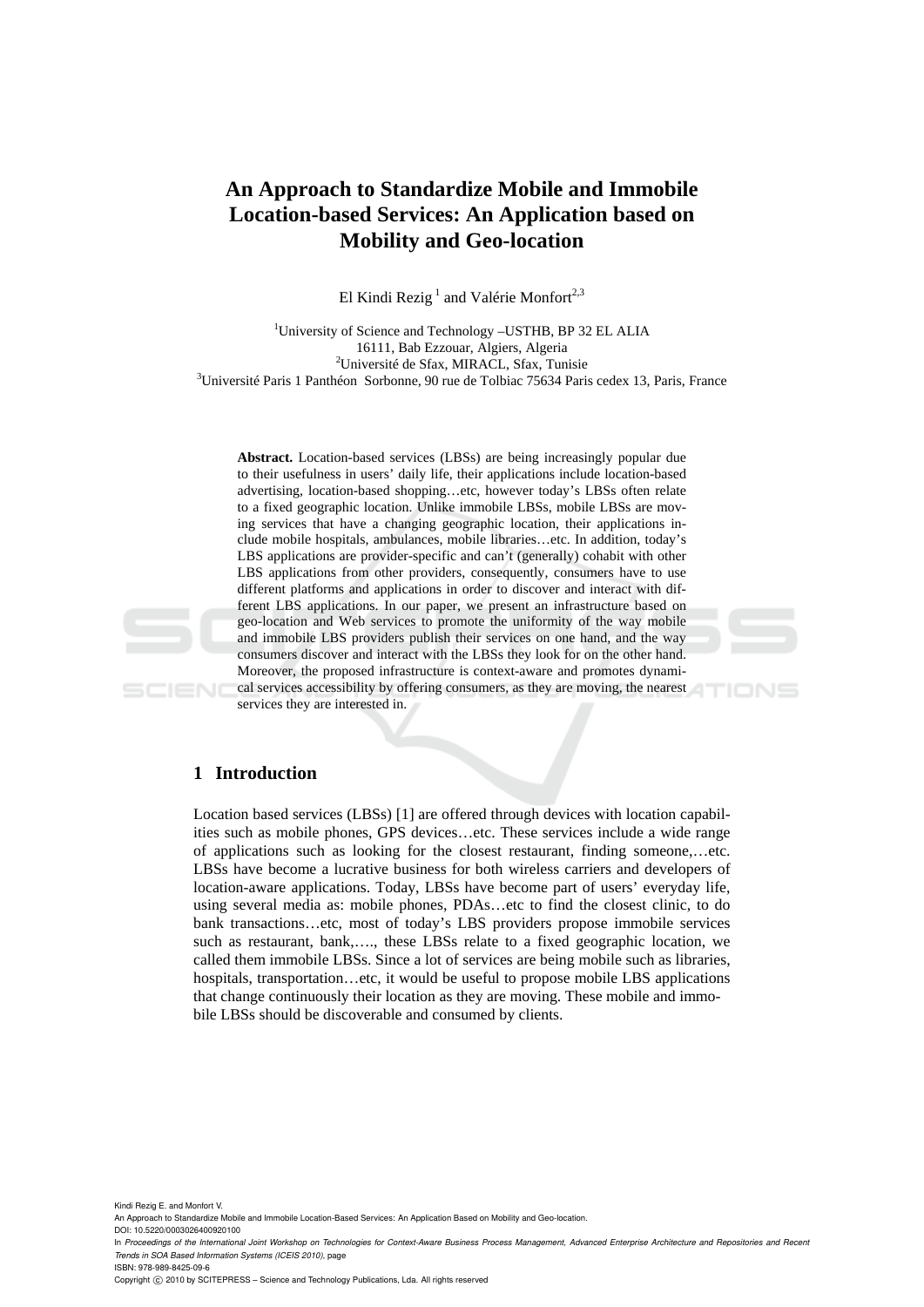Geo-location is the cornerstone of this research work. Geo-location aims to locate a user, an object, a data ... on a map with geographical coordinates. This operation is possible using a device able to be located  $(GPS, ...)$  and to publish (on real time for instance) the geographical coordinates. The location can be seen on online maps using laptops, PDAs, Mobile phones...

Moreover, we noticed that Service Oriented Architecture (SOA) [2] offers a great flexibility to Information Systems (IS) because each application owns interfaces masking implementation details. So, applications own interfaces including services and are seen as black boxes independently connected to a middleware as Enterprise Application Integration bus (EAI) with its connectors and adaptors. Moreover, Web services are based on standards and are till now the cheapest and simplest solution to support interoperability between platforms. Based on Web services, Enterprise Services Bus (ESB) [3] [4] is a kind of services Web based EAI and allows loosely coupling with low costs. However, even if Web services offer technical connection means for interoperability, they address neither adaptability nor context aware adaptability.

This paper presents a concrete design and implementation of context awareness for mobile users and an improved platform to standardize the discovery, interaction and publication of LBSs, We mainly used Web services and Microsoft .NET 3.5 to achieve this. We shall process as follows, The second section introduces Web services. The third section presents LBS. Section four proposes a case study. Section five shows a new model to describe LBSs using GML. Then, Section seven shows discusses the approach's implementation.

#### $\overline{2}$ **Web Services**

Web services [5], like any other middleware technologies, aim to provide mechanisms to bridge heterogeneous platforms, allowing data to flow across various programs [6]. The Web service technology looks very similar to what most middleware technologies looks like. Consequently, each Web service has an Interface Definition Language, namely WSDL (Web Service Description Language) [7], that is responsible for the message payload, itself described with the equally famous protocol SOAP (Object Access Protocol) [8], while data structures are expressed by XML (eXtended Markup Language) [9]. Very often, Web services interfaces are stored in UDDI (Universal Description Discovery and Integration) registry [10].

In fact, the winning card of this technology is not its mechanism but rather the standards upon which it is built. Indeed, each of these standards is not only open to everyone but, since all of them are based on XML, but it is also pretty easy to implement them for most platforms and languages. For this reason, WS are highly interoperable and do not rely on the underlying platform they are built on, unlike many ORPC (Object Request Procedure Call). Web services standards are gathered in WSA (Web Service Architecture) [5].

Geographical discovery of services has improved users' everyday life dramatically, and it has made people' life easier, services include road navigation, geographical social networks, ....etc, such solutions already exist today and they are being increa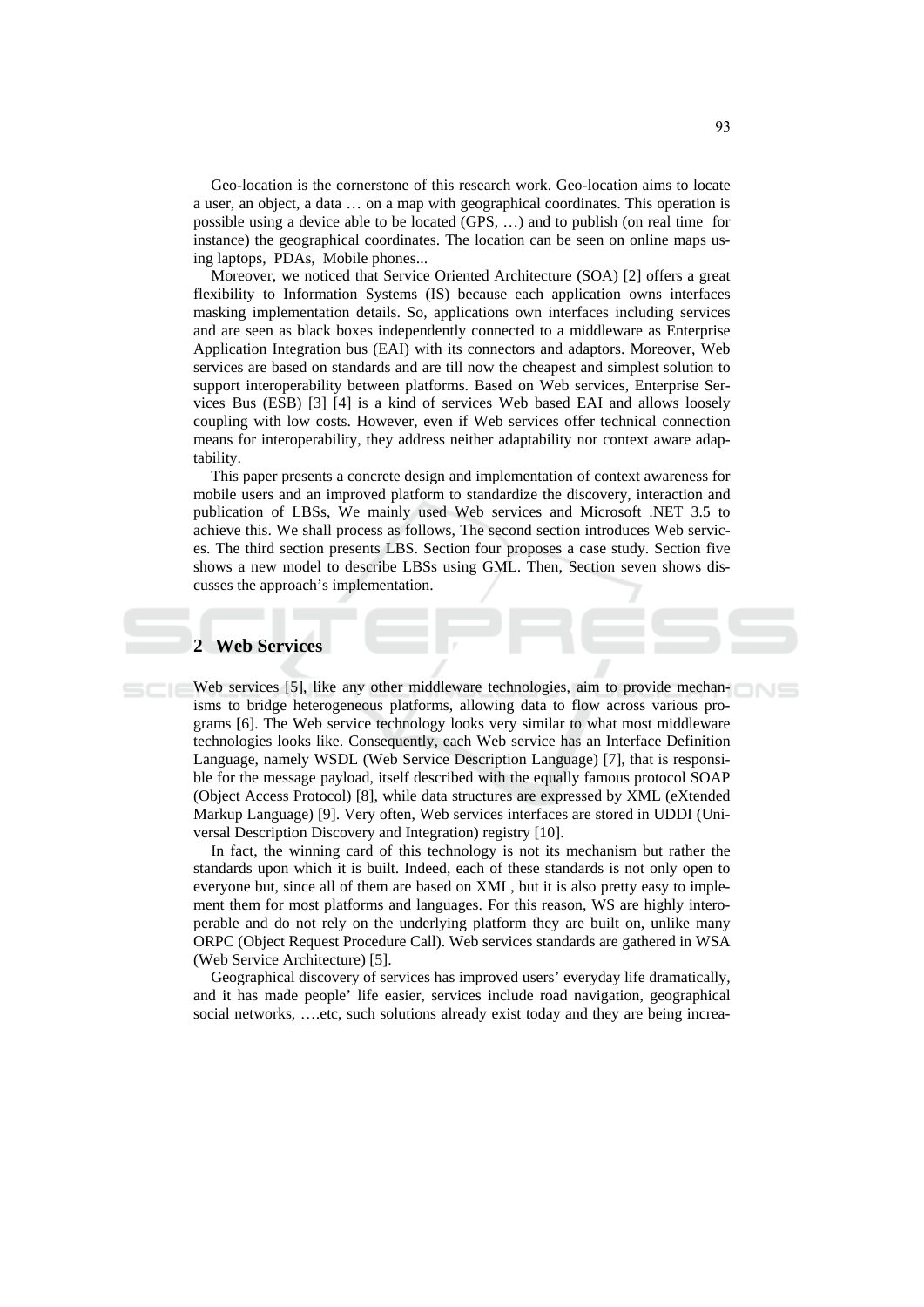singly popular for their big usefulness, however most of the existing geographical solutions are vertical, meaning that they are vendor-specific and can't live in the same environment because of their heterogeneity. Having Web services that can express their offers geographically improves drastically the capabilities of today's Web services, in fact, customers will be able to search for them geographically and according to their location constraints. Moreover, Web services resolve the problem of the geographical services heterogeneity.

Our goal is to design and implement a location-aware system that takes advantage of Web services with geographical capabilities, our system is able to deliver the services that the client looks for according to his current location, we mean the nearest services to the client.

### 3 Towards a Homogenous LBSs Environment

Location based services application can be described as applications that are dependent on the user's location in order to work. In other words LBS applications give information based on the device's geographical position [11]. LBSs can be divided into two categories as: Triggered and user-requested. In the triggered category, LBS relies on a certain condition to be met in order to retrieve the user's position and use it in the location-aware application, for example, when a vehicle has an accident, an automatic emergency call with the vehicle's position would be triggered. In userrequested LBS, users transmit their current location to have relevant information like driving directions, finding the nearest shopping malls...etc. LBS services can be mobile or immobile depending on the application.

Many efforts are in progress to standardize LBSs, the most popular LBS standard is OpenLS [12] defined by the Open Geospatial Consortium (OGC), it offers implementation specifications to the most critical parts of LBSs. Unfortunately, the current methods of designing LBS applications are not enough to get the most of LBS applications using open standards. This limitation is addressed in our paper using SOA and  $GMI$ .

#### $3.1$ **LBSs Concerns Stack**

Location based services providers increasingly worry about the visibility of their services to potential consumers, unfortunately because LBSs are provider-specific each editor has a discovery policy through which consumers can find it. Moreover, providers of LBSs may use different ways to access and interact with their services. Eventually, LBS providers have different ways to describe their services in terms of their locations and how to interact with them. To express all the aforementioned features we defined a three-layered stack. Layers are aspects that LBSs are concerned about: Discovery, Description, Access.

When every provider offers a different stack, users wouldn't be able to discover it as long as they aren't sticking to the provider's discovery policy; The same issue is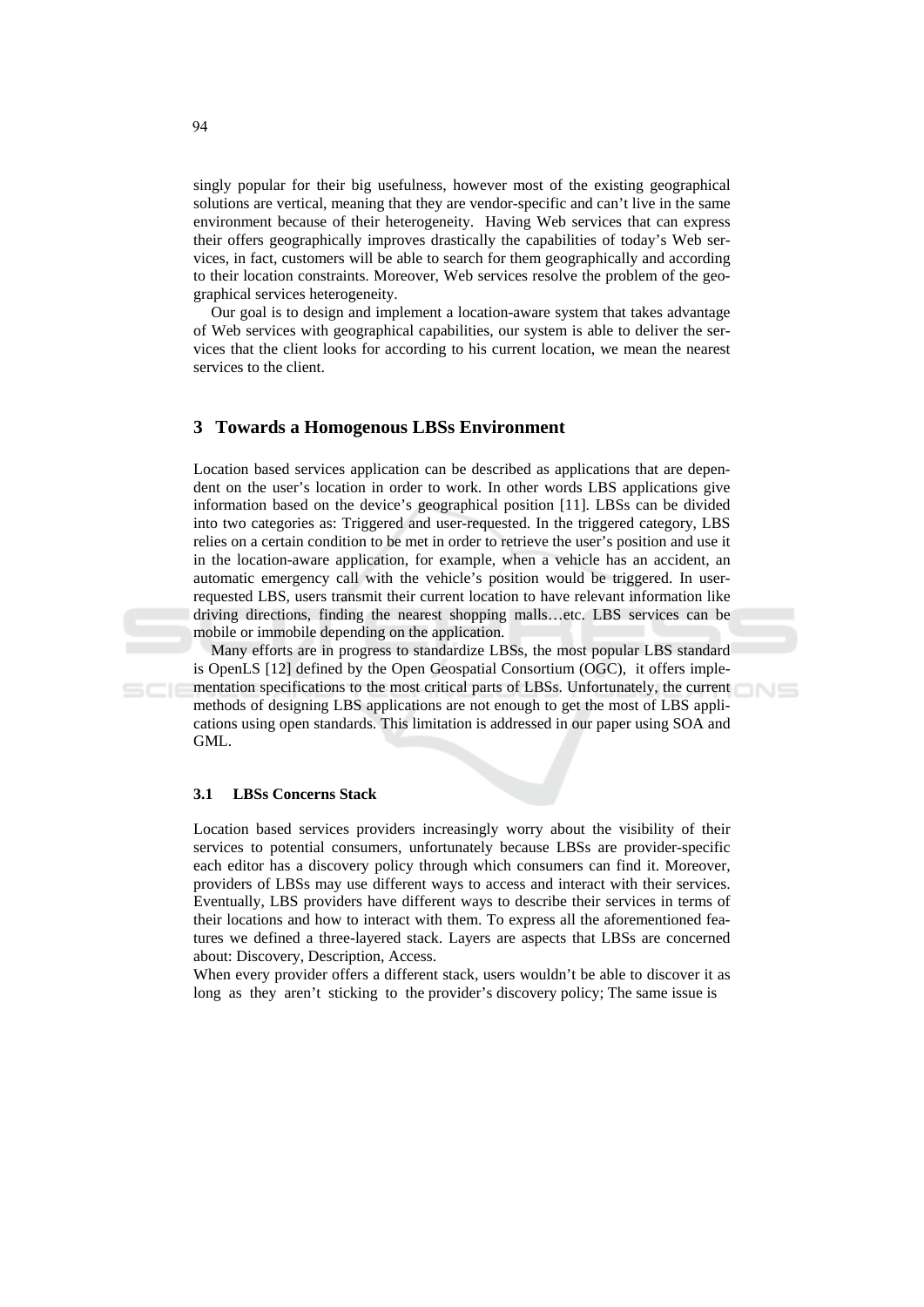

Fig. 1. LBS providers in a heterogeneous environment.

applicable to the access and description policies. The following Fig.1 shows the scenario where every LBS provider defines its own concerns stack

In order to improve the aforementioned situation, each LBS provider should stick by the same concerns stack, this following way. All LBSs use the same discovery, services description and access policies. By having this scenario, LBS providers share the same platform between each other, this helps maximizing their visibility, and consumers would have more choices to pick the most convenient LBS. In order to achieve an homogenous LBS environment, we have used Web services as they are the best way to make heterogeneous environments interoperable. Each LBS is a Web service, and with Web services we can associate standardized items to the three layers of the concerns stack as follows:

**Discovery:** We use the UDDI registry to publish and discover all LBSs.

**Description:** Descriptions of LBSs is done through the Web service's WSDL, geographical description is done through the Web service's GML profile (explained in section 5).

Access: All interactions with the Web services are done with SOAP.

Web services are the fitted solution for flexibility to changes and interoperability but as mentioned in previous related works [13], [14], [15] they do not offer (context aware) adaptability.

The following Fig.2 shows the LBS providers in a homogenous environment:



Fig. 2. LBS providers in a homogenous environment.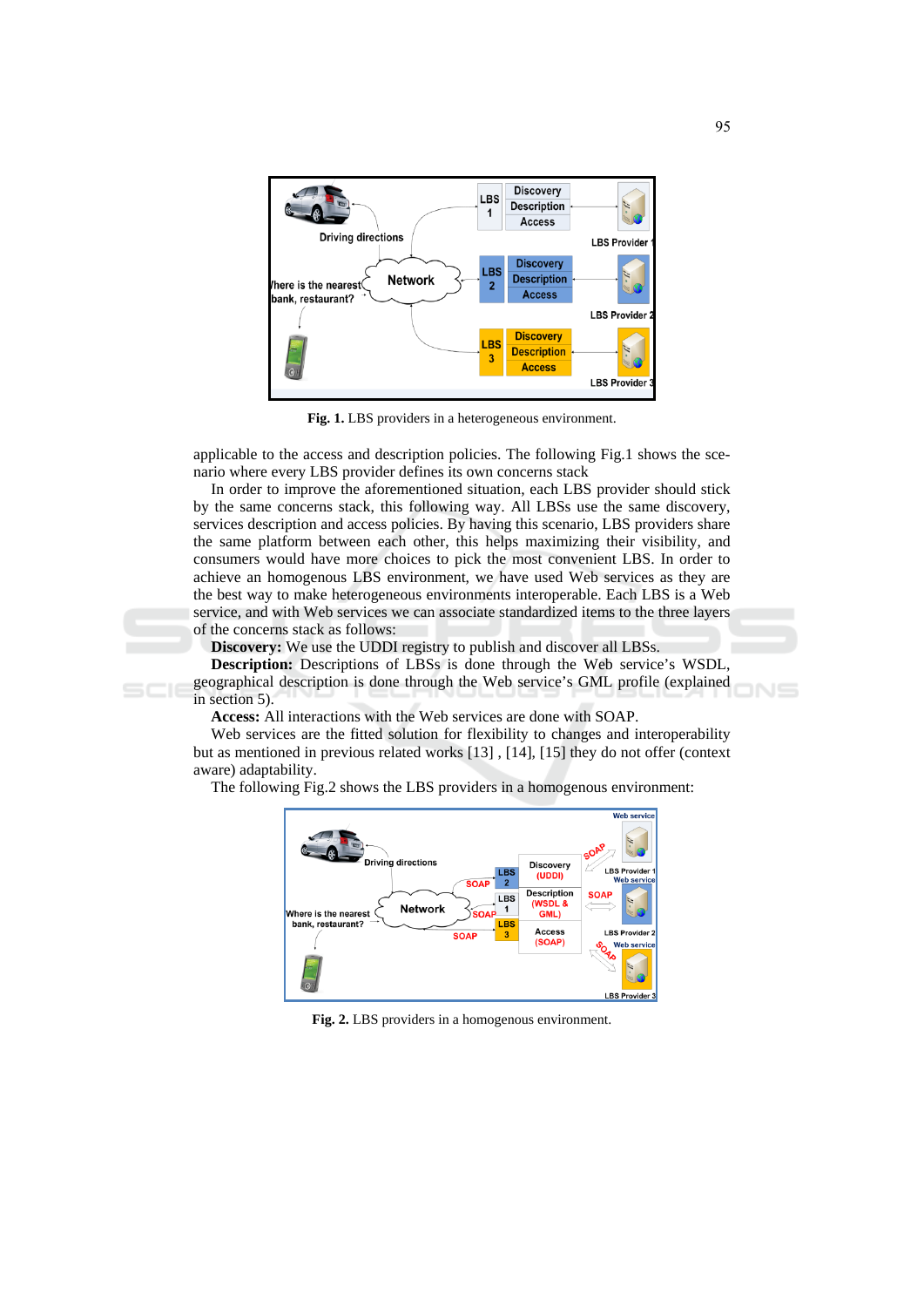### 4 Case Study

#### **Context**  $4.1$

Users can ask for geographical services (LBSs wrapped in web services) via a UDDI registry. They can also use their cars, and, while driving, ask for the closest services as banks or hospitals, ... Since all he LBSs are Web services, users can interact with these services using the WS's WSDL and the WS's GML profile.

#### **Technical Architecture**  $4.2$

#### $4.2.1$ First Scenario: User Accesses Geographical Services (LBS Application **Wrapped in Web Services)**

Let us focus on the LBSs accessibility. Fig. 3 shows two parts as client and server sides. On the client side, the user is detected by different kinds of devices to determine his location and the area corresponding to his location. Then, on the server side, a specific interface (as a gateway) provides a mapping between the area and the services corresponding to this area.

#### $4.2.2$ Second Scenario: An Actor Publishes Geographical Services

This second scenario explains how to reach the UDDI registry and the correspondence between an area and a service. Then, for instance, a bank manager wants to inform potential users that his bank offers a set of services as ATM. He can ask for a service provider to subscribe an account. A contract is signed between the bank and the service provider with financial engagements. The service provider proposes a GUI pattern as a form, to be fulfilled by the bank manager to promote bank services. So, the publisher gives the Web service WSDL as well as its GML (Geography Markup Language) profile that geographically expresses the Web service. GML is an XML grammar that expresses geographical information, ranging from complex graphical representations to simple points representations, GML has been defined by the Open Geospatial Consortium (OCG). GML can also serve as an interchange format for geographical data. The accuracy of this language has led us to choose it in order to describe geographical information.

The bank manager uses the Publication module and the service provider defines the link between the services and the area including bank via UDDI Publish Interface and then via UDDI registry. Then, this module is in charge of the communication between the publisher and the UDDI registry, it publishes the information the publisher gives but most importantly, it associates the GML profile to the publisher's Web services via tModels. A tModel is a data structure representing a service type (a generic representation of a registered service) in the UDDI (Universal Description, Discovery, and Integration) registry. Each business registered with UDDI categorizes all of its Web services according to a defined list of service types. Businesses can search the registry's listed service types to find service providers. The tModel is an abstraction for a technical specification of a service type; it organizes the service

96

 $5C$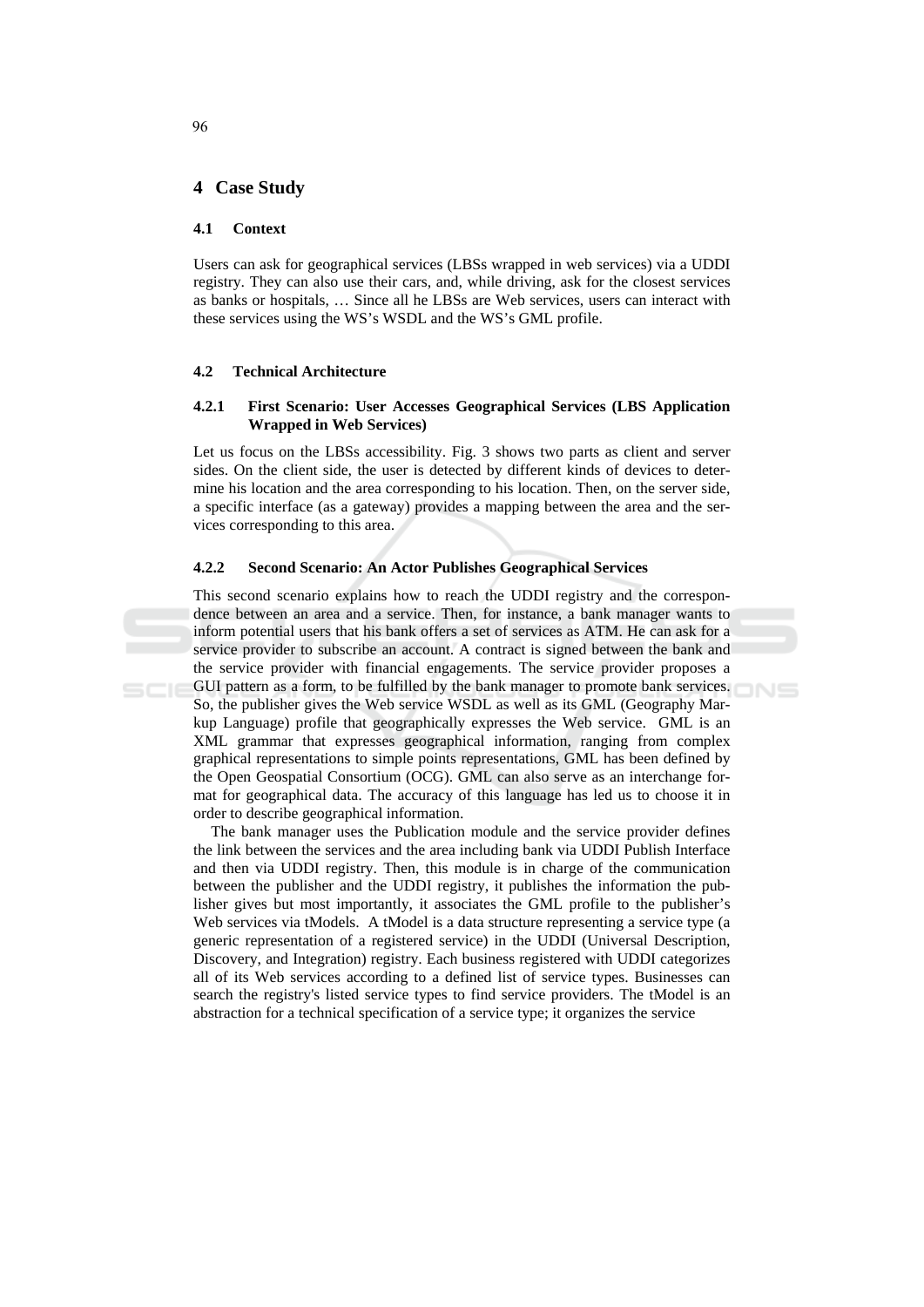type's information and makes it accessible in the registry database.

For every published Web service, the publish module publishes a tModel that holds the GML profile information. This tModel will be used in the geographical discovery.



### 5 A New Model to Describe LBSs using GML

#### $5.1$ The Web Service's GML profile

LBS providers must have a standardized way to describe their services geographically. Since most today's geographical description means are proprietary. We had to find an open standard to associate the geographical description to LBS applications efficiently. The most suitable choice to accomplish this task is GML.

Each Web service proposes a set of services that are located geographically and associated to the Web service operations. In order to express these settings, a profile must be added to the Web service in order to enumerate its geographical services and their details such as their names, operations.... We defined a profile based on GML, this profile is part of the description layer of the LBS concerns stack presented previously. It is presented as an XML document that uses the GML namespace in order to express the name of the entities through the element Gml:Name, and, most importantly, their location through the elements: Gml:Point, Gml:Pos. This profile is called a GML profile.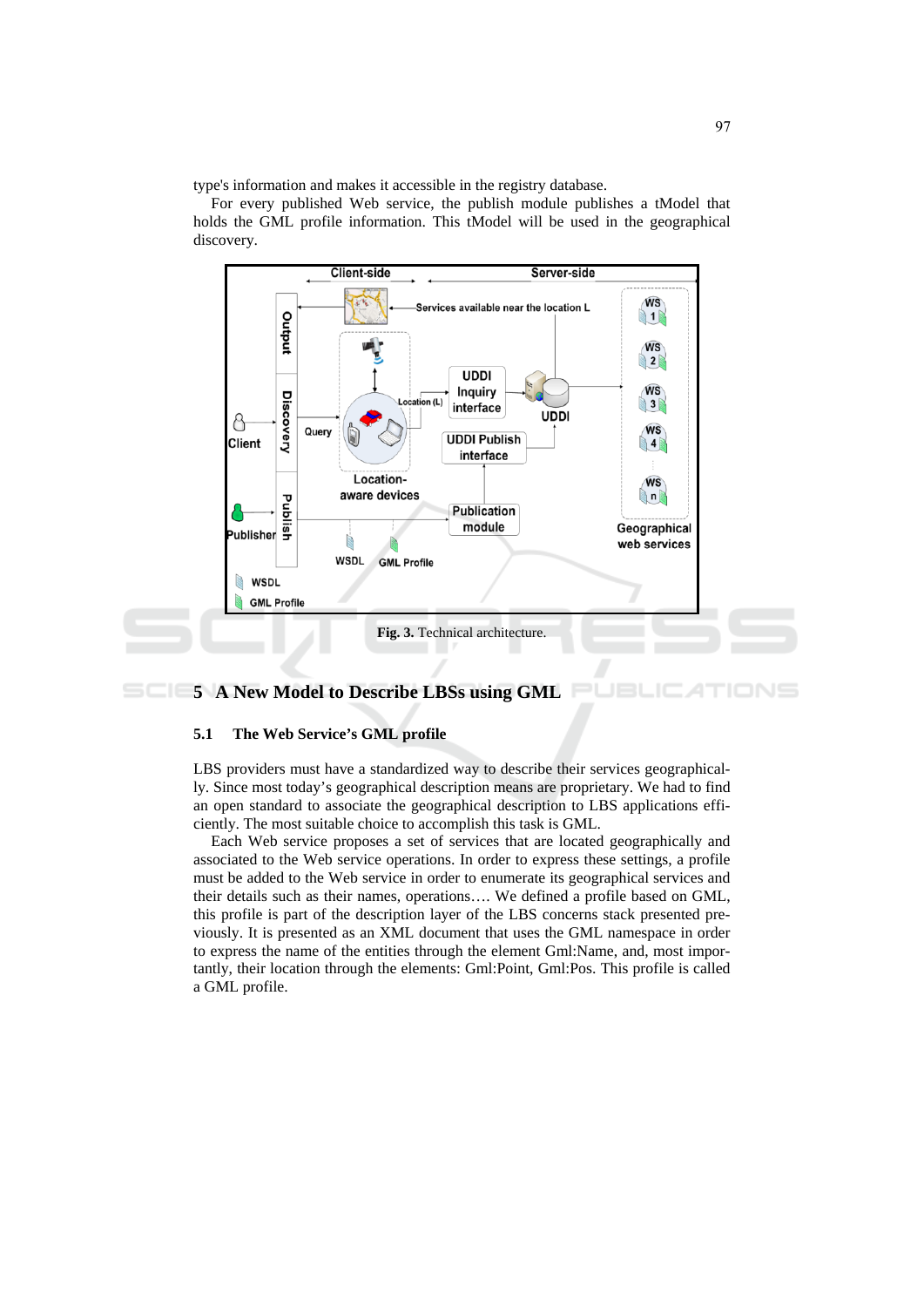### **6** Implementation

#### $6.1$ **Applicative Architecture**

#### 6.1.1 Overview

The Windows 7 sensors and location platform has brought a tremendous facility in developing location-aware applications in the Microsoft .NET platform, while most existing location platforms today are vendor-specific, the Windows 7 sensors and location platform defines a uniform model for location devices, each sensor respecting this model will enable developers to handle it without worrying about the implementation details of the sensor's driver. In order to simulate a GPS receiver we use a virtual location sensor: Laptop Lojack[24], an open source virtual GPS ready to work with the Windows7 sensors and location platform.

We implemented the system as a WPF application since it offers rich and intuitive GUIs that are convenient to any user. The Windows Presentation Foundation (or WPF) is a graphical subsystem for rendering user interfaces in Windows-based applications. WPF, previously known as "Avalon", was initially released as part of .NET Framework 3.0. WPF is built on DirectX, that provides hardware acceleration and enables modern UI features like transparency, gradients and transforms. WPF provides a consistent programming model for building applications and provides a clear separation between the user interface and the business logic. We chose Microsoft .NET 3.5 for the development environment, for location awareness we used the Windows 7 sensors and location platform to make the application location-aware. To interact with UDDI registry we used Microsoft UDDI SDK. As UDDI registry, we used jUDDI [16]. The Fig.4 shows the applicative architecture of the system. The storage layer presents the persistent entities of the system. *jUDDI* is an open source Java implementation of the Universal Description, Discovery, and Integration (UDDI) v3) specification for Web services. This project is under the Apache foundation. The core layer shows back end applications.



Fig. 4. Applicative Architecture Overview.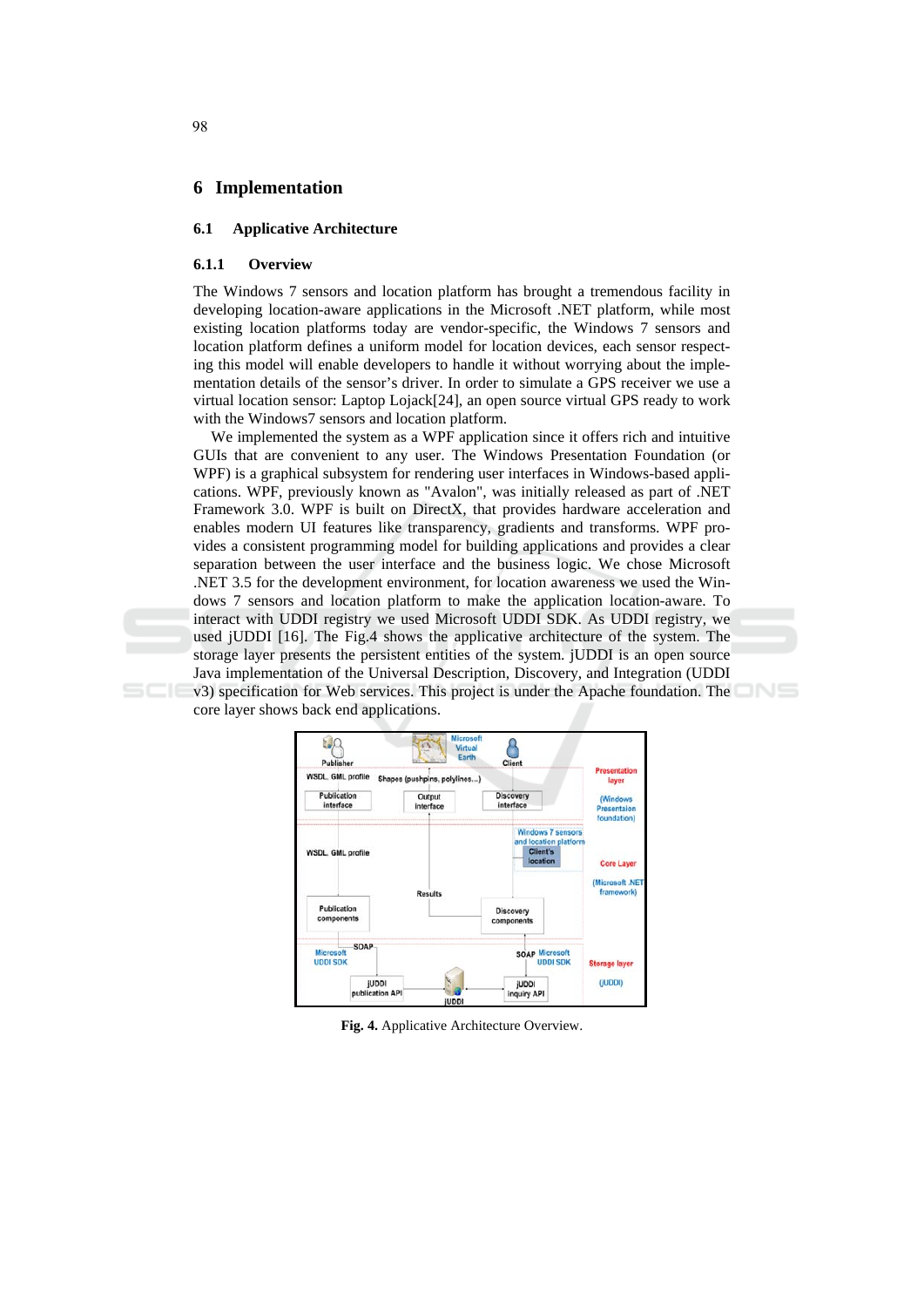### **7** Future Works

We would like to find a more fitted solution to query geographical descriptions (GML profiles) of web services representing LBS applications, since quantity of information within GML profiles may become enormous rapidly, parsing them might be a slow process, and therefore, we should work on improving the performance of this process.

We would also like to add composition capabilities between the web services of the LBS applications, this way, all the composition of the LBS would be done through open standards and without the need of additional technologies and policies.

## **8** Related Works

Several research works aim to use meta modelling such as [17], [18], [19], [20], [21], context awareness platform as WComp [22] or other platforms to promote adaptability. [11] presents the need to standardize LBSs using open standards and the key benefits of this move, however it just focuses on the standardization of the geographical part of the LBS applications using GML, thus, no means to standardize the LBS applications globally. We did not find any research work using context aware platform in this domain. Moreover, we did not find any research work using the same approach to locate a user and to associate Web services to geographical location with GML extensions.

### 9 Conclusions

This research paper presents a new means to standardize LBS environments, on one hand this means allows LBS providers to be more visible to consumers, on the other hand consumers don't have to use proprietary mechanisms to access and interact with LBS applications. Adaptability is given by Geo-location that allows to select services according to the location context. We used web services as a technical means to standardize LBS applications, we used Microsoft .NET 3.5 for the development environment and for location awareness we used the Windows 7 sensors and location platform. We described a genuine mechanism to associate the position of a user to an area and to services (defined and subscribed in this area) via an extended GML and UDDI. We implemented the whole case study and we showed examples of code. We have now to improve adaptability to auto adaptability with reflection mechanism and to also improve Geo location data bases.

### **References**

- 1. T. D'Roza, G. Bilchev: An Overview of Location-Based Services. BT Technology Journal, Springer Netherlands, volume 21, number 1, 2003.
- 2. F. Curbera, R. Khalaf, N. Mukhi, Quality of Service in SOA Environments. An Overview